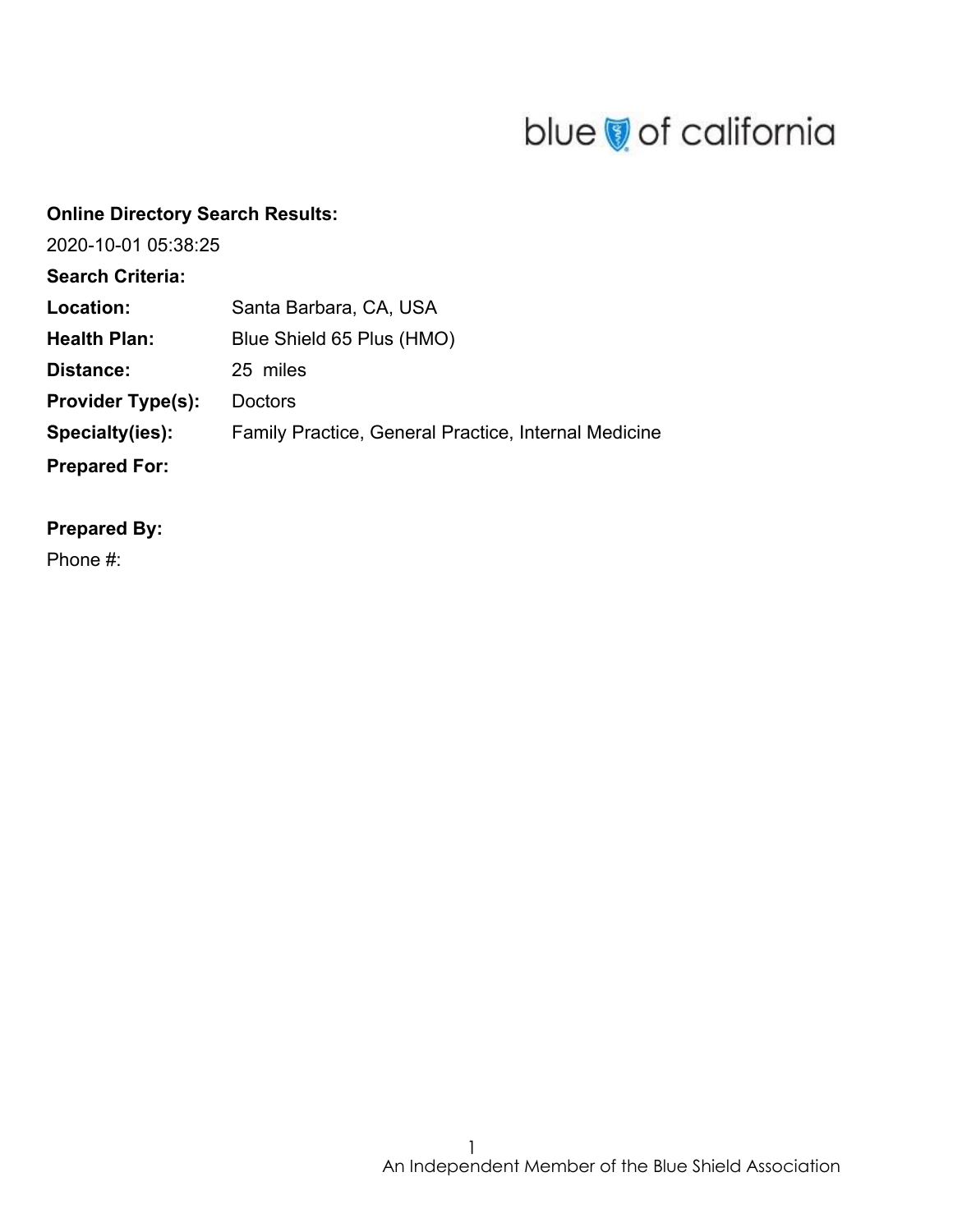## **Timely Access to Care**

Blue Shield Provides the following guidelines for timely access to care from plan providers.

For services that don't need prior approval Within 48 hours For services that do need prior approval Within 96 hours

### **Non-urgent care Access to care Access to care**

Primary care appointment The Milliam Communist Communist Within 10 business days Specialist appointment Night and Mithin 15 business days Appointment with a mental health provider (who is Within 10 business days not a physician) Appointment for other services to diagnose or treat Within 15 business days a health condition

### **Telephone inquiries Access to service**

Access to a health professional for telephone screenings 24 hours/day, 7 days/week

#### **Urgent care Access to care**

For availability of interpreter services at the time of your appointment, consult the provider directories available at **blueshieldca.com** or call the customer service number on the back of your Blue Shield member ID card.

Blue Shield of California is an independent member of the Blue Shield Association A50187 (3/17)

Blue Shield of California complies with applicable state laws and federal civil rights laws, and does not discriminate on the basis of race, color, national origin, ancestry, religion, sex, marital status, gender, gender identity, sexual orientation, age, or disability.

Blue Shield of California cumple con las leyes estatales y las leyes federales de derechos civiles vigentes, y no discrimina por motivos de raza, color, país de origen, ascendencia, religión, sexo, estado civil, género, identidad de género, orientación sexual, edad ni discapacidad.

Blue Shield of California 遵循適用的州法律和聯邦公民權利法律,並且不以種族、膚色、原國 籍、血統、宗教、性別、婚姻狀況、性別認同、性取向、年齡或殘障為由而進行歧視。

A50579-REV (1/18)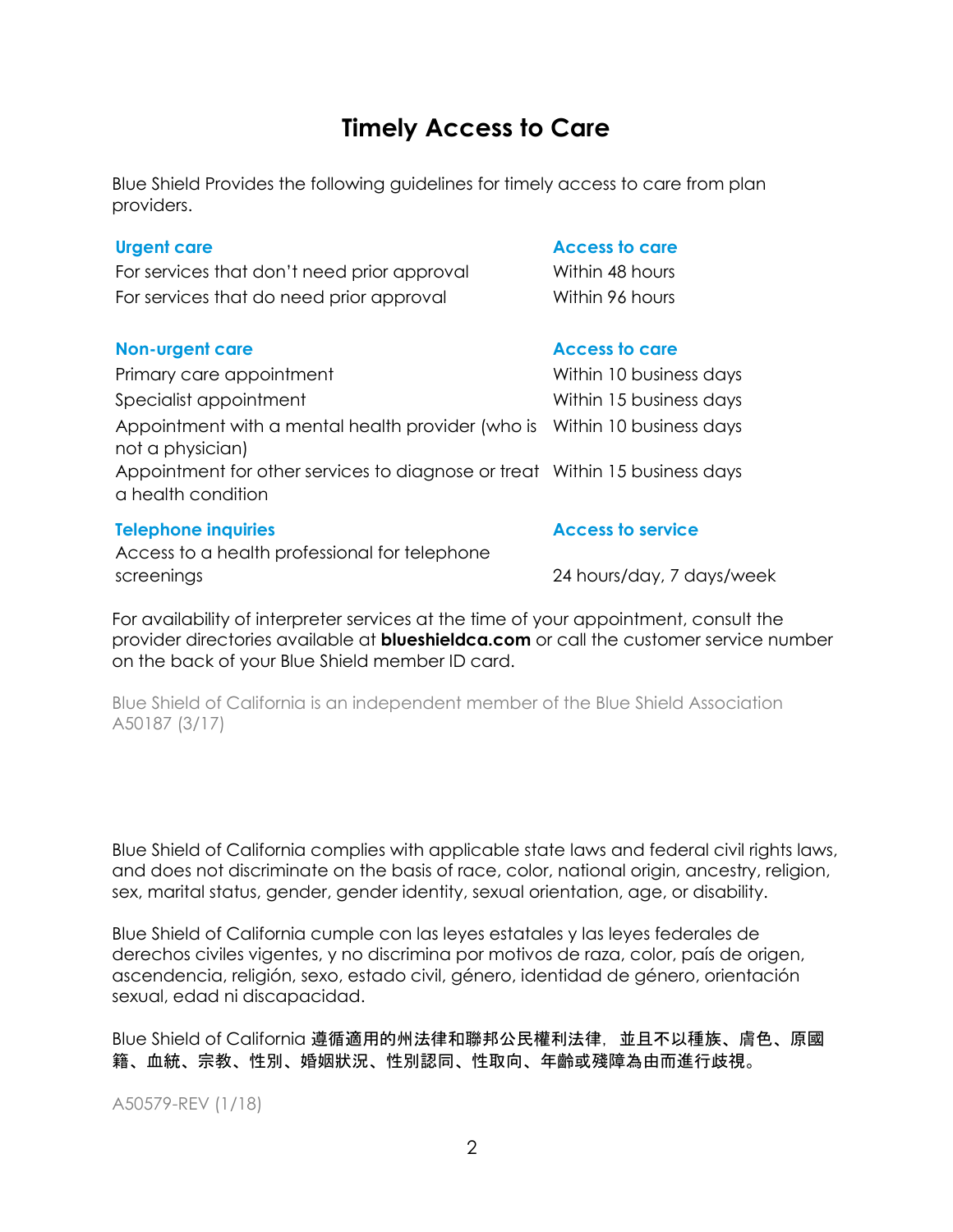### **Beamer, Thomas L MD**

4806 Carpinteria Ave Carpinteria, CA 93013 (805) 566-5080 Distance: 9.55 miles Gender: Male ProviderID: 100035614003

National Provider ID: 1538273933 License: G37243 Sansum Clinic South Availability: Current patients only Specializing In: Family Practice Provider Language(s): English, Spanish Board Certification: Internal Medicine (exp.Dec 31 2199),Internal Medicine Geriatric Medicine (exp.Dec 31 2026) Allows Self-referral = Access+

### **Bernstein, Michael L MD**

215 Pesetas Ln Santa Barbara, CA 93110 (805) 681-7602 Distance: 3.5 miles Gender: Male ProviderID: 100067598003

National Provider ID: 1336158732 License: A68377 Sansum Clinic South Availability: Accepting new patients Specializing In: Internal Medicine Provider Language(s): English Board Certification: N/A Allows Self-referral = Access+

### **Bliss, Laurel A MD**

317 W Pueblo St Santa Barbara, CA 93105 (805) 898-3104 Distance: 1.43 miles Gender: Female ProviderID: 100113136004

National Provider ID: 1154368868

License: A98561 Sansum Clinic South Availability: Accepting new patients Specializing In: Internal Medicine Provider Language(s): English Board Certification: N/A Allows Self-referral = Access+

### **Cummings, Douglas E MD**

220 Pacific Oaks Rd Ste 2 Goleta, CA 93117 (805) 682-8844 Distance: 9.53 miles Gender: Male ProviderID: 100092019012

National Provider ID: 1407876774 License: G57967 Sansum Clinic South Availability: Accepting new patients Specializing In: Internal Medicine Provider Language(s): English Board Certification: Internal Medicine (exp.Dec 31 2020) Allows Self-referral = Access+

### **Deloa, Angelika MD**

4806 Carpinteria Ave Carpinteria, CA 93013 (805) 566-5080 Distance: 9.55 miles Gender: Female ProviderID: 100163314011

National Provider ID: 1548490964 License: A121429 Sansum Clinic South Availability: Accepting new patients Specializing In: Family Practice Provider Language(s): English, Hungarian, Spanish Board Certification: N/A Allows Self-referral = Access+

### **Dodson, David C MD**

317 W Pueblo St

Santa Barbara, CA 93105 (805) 898-3104 Distance: 1.43 miles Gender: Male ProviderID: 100014156003

National Provider ID: 1619943834 License: G88777 Sansum Clinic South Availability: Accepting new patients Specializing In: Internal Medicine Provider Language(s): English Board Certification: Internal Medicine (exp.Dec 31 2199) Allows Self-referral = Access+

### **Ehsani, Shaun S MD**

 5333 Hollister Ave Ste 110 Santa Barbara, CA 93111 (805) 683-0055 Distance: 6.05 miles Gender: Male ProviderID: 100113204006

National Provider ID: 1306040712 License: A99065 Sansum Clinic South Availability: Accepting new patients Specializing In: Family Practice Provider Language(s): English Board Certification: N/A Allows Self-referral = Access+

### **Engstrom, Todd W MD**

317 W Pueblo St Santa Barbara, CA 93105 (805) 898-3104 Distance: 1.43 miles Gender: Male ProviderID: 100196859007

National Provider ID: 1538282587 License: G89358 Sansum Clinic South Availability: Accepting new patients Specializing In: Internal Medicine Provider Language(s): English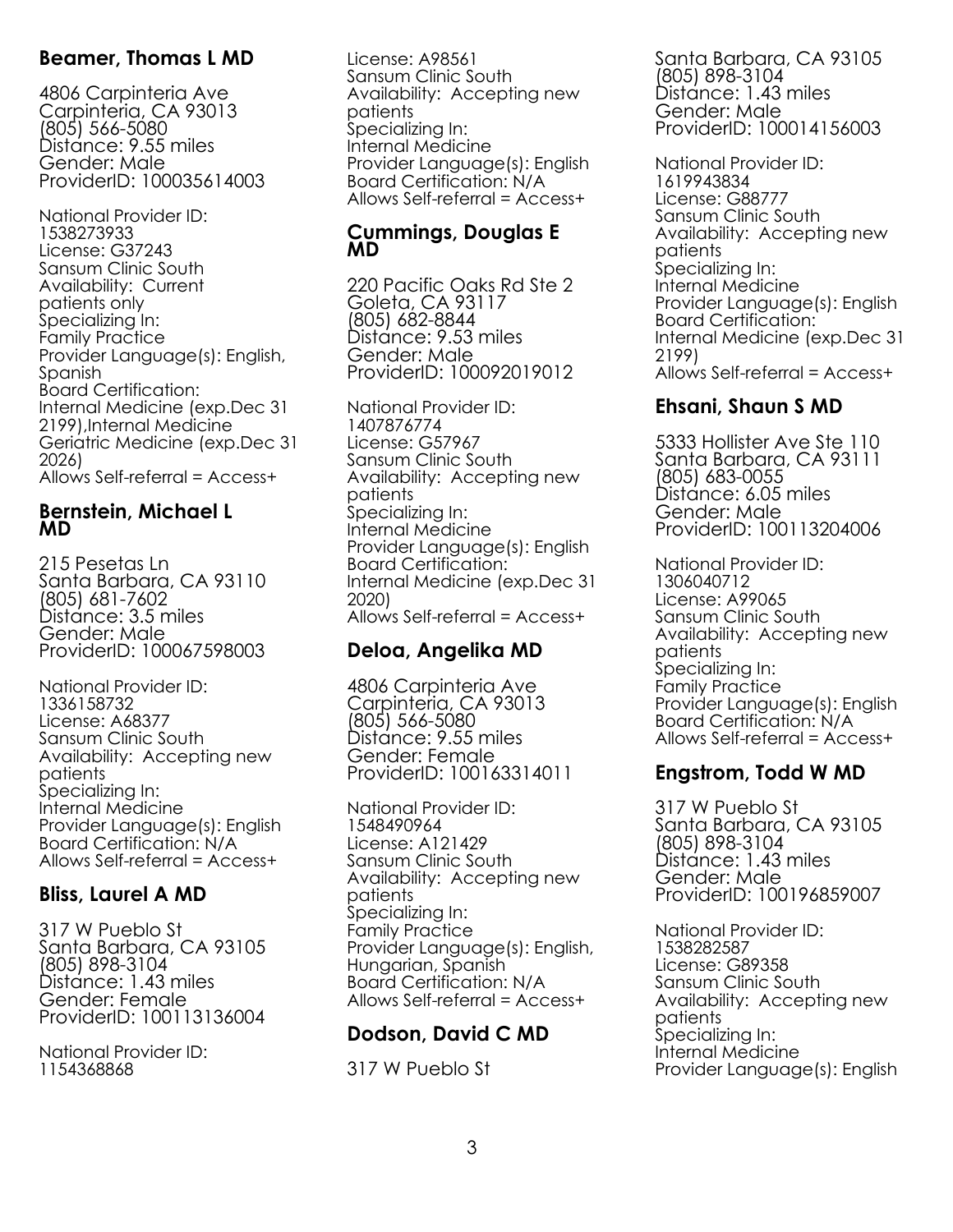Board Certification: Internal Medicine (exp.Dec 31 2199) Allows Self-referral = Access+

### **Gagneja, Priti MD**

 317 W Pueblo St Santa Barbara, CA 93105 (805) 898-3104 Distance: 1.43 miles Gender: Female ProviderID: 100059691004

National Provider ID: 1275666182 License: A98485 Sansum Clinic South Availability: Current patients only Specializing In: Internal Medicine Provider Language(s): English Board Certification: N/A Allows Self-referral = Access+

### **Gonzalez, Liana MD**

215 Pesetas Ln Santa Barbara, CA 93110 (805) 681-7602 Distance: 3.5 miles Gender: Female ProviderID: 100220823002

National Provider ID: 1144546672 License: A130565 Sansum Clinic South Availability: Current patients only Specializing In: Internal Medicine Provider Language(s): English Board Certification: N/A Allows Self-referral = Access+

### **Hadsall, Gloria MD**

215 Pesetas Ln Santa Barbara, CA 93110 (805) 681-7602 Distance: 3.5 miles Gender: Female ProviderID: 100037192003

National Provider ID: 1912919812 License: A65863

Sansum Clinic South Availability: Current patients only Specializing In: Internal Medicine Provider Language(s): English Board Certification: N/A Allows Self-referral = Access+

### **Hadsall, Jeffrey M MD**

 317 W Pueblo St Santa Barbara, CA 93105 (805) 681-7500 Distance: 1.43 miles Gender: Male ProviderID: 100102802003

National Provider ID: 1275641714 License: A65339 Sansum Clinic South Availability: Accepting new patients Specializing In: Internal Medicine Provider Language(s): English Board Certification: Internal Medicine (exp.Dec 31 2020) Allows Self-referral = Access+

### **Haig, Sawyer B DO**

317 W Pueblo St Santa Barbara, CA 93105 (805) 681-7500 Distance: 1.43 miles Gender: Male ProviderID: 100242969003

National Provider ID: 1629333919 License: 20A13392 Sansum Clinic South Availability: Accepting new patients Specializing In: Internal Medicine Provider Language(s): English Board Certification: N/A Allows Self-referral = Access+

### **Holderness, Bryce R MD**

215 Pesetas Ln Santa Barbara, CA 93110

(805) 681-7602 Distance: 3.5 miles Gender: Male ProviderID: 100191983002

National Provider ID: 1427362441 License: A118475 Sansum Clinic South Availability: Current patients only Specializing In: Internal Medicine Provider Language(s): English Board Certification: N/A Allows Self-referral = Access+

### **Howard, Randall H MD**

122 S Patterson Ave Ste 131 Santa Barbara, CA 93111 (805) 681-1777 Distance: 5.98 miles Gender: Male ProviderID: 100060883004

National Provider ID: 1972613834 License: G37524 Sansum Clinic South Availability: Current patients only Specializing In: Family Practice Provider Language(s): English Board Certification: N/A Allows Self-referral = Access+

### **Hwang, Justin DO**

122 S Patterson Ave Santa Barbara, CA 93111 (805) 681-1733 Distance: 5.98 miles Gender: Male ProviderID: 100354238003

National Provider ID: 1912388950 License: 20A17134 Sansum Clinic South Availability: Accepting new patients Specializing In: Family Practice Provider Language(s): English Board Certification: N/A Allows Self-referral = Access+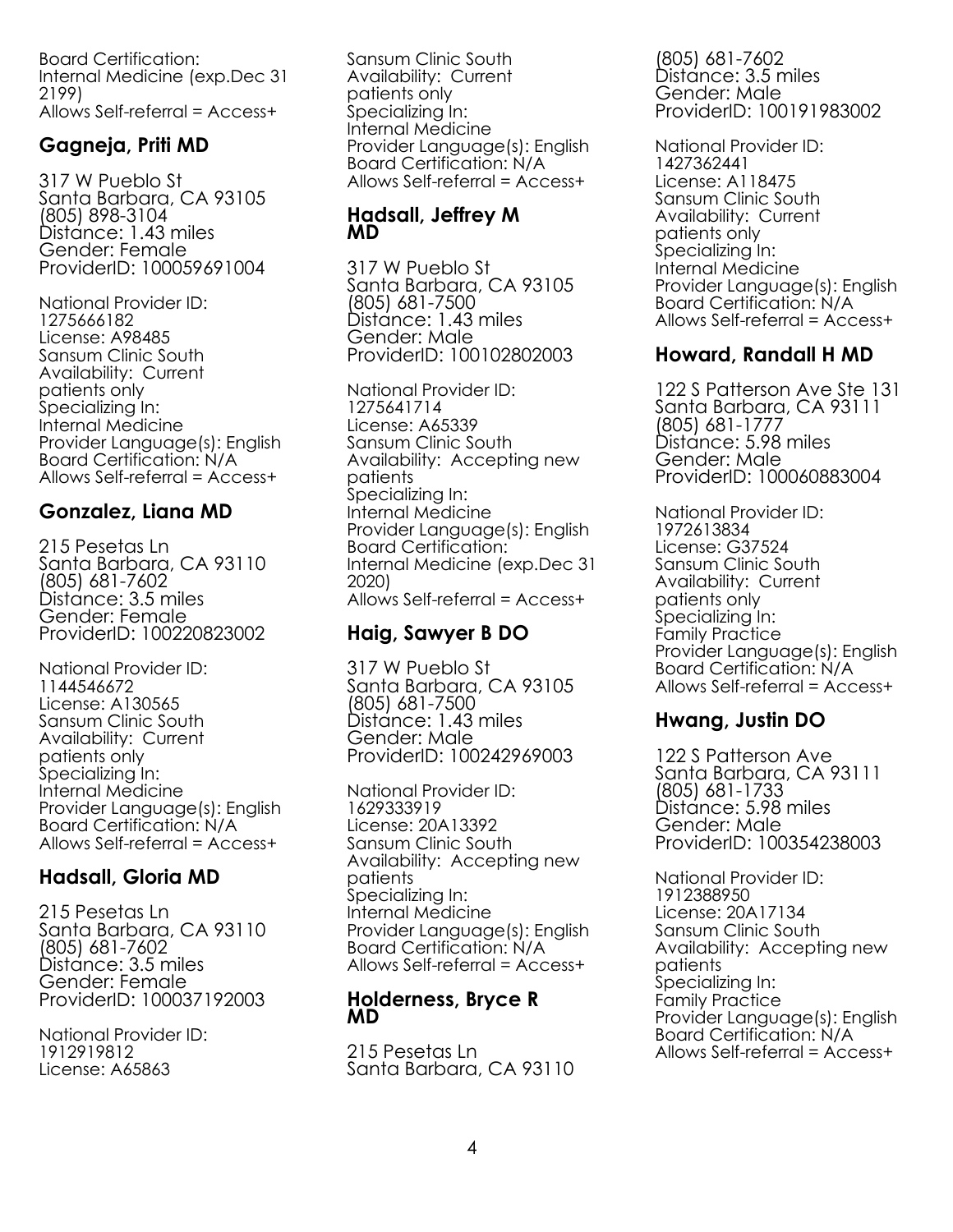### **Ingersoll, James P MD**

215 Pesetas Ln Santa Barbara, CA 93110 (805) 681-6510 Distance: 3.5 miles Gender: Male ProviderID: 100088774004

National Provider ID: 1457461337 License: G58062 Sansum Clinic South Availability: Accepting new patients Specializing In: Family Practice Provider Language(s): English Clinical Staff Language(s): Spanish Qualified Medical Interpreter Language(s): Spanish Board Certification: N/A Allows Self-referral = Access+

### **Jalilian-nosraty, Amir-mohammad MD**

517 W Junipero St Santa Barbara, CA 93105 (805) 979-4646 Distance: 1.56 miles Gender: Male ProviderID: 100314381006

National Provider ID: 1407091010 License: A143284 Sansum Clinic South Availability: Accepting new patients Specializing In: Family Practice Provider Language(s): English Board Certification: N/A Allows Self-referral = Access+

### **Jansen, Matti R MD**

215 Pesetas Ln Santa Barbara, CA 93110 (805) 681-7602 Distance: 3.5 miles Gender: Female ProviderID: 100164605003

National Provider ID: 1821227174

License: A118829 Sansum Clinic South Availability: Accepting new patients Specializing In: Internal Medicine Provider Language(s): English Board Certification: Internal Medicine (exp.Dec 31 2199) Allows Self-referral = Access+

### **Juretic, Mark C MD**

215 Pesetas Ln Santa Barbara, CA 93110 (805) 681-7602 Distance: 3.5 miles Gender: Male ProviderID: 100050758004

National Provider ID: 1689778029 License: A51459 Sansum Clinic South Availability: Accepting new patients Specializing In: Internal Medicine Provider Language(s): English, Spanish Board Certification: N/A Allows Self-referral = Access+

## **Kernoff, Rachel MD**

215 Pesetas Ln Santa Barbara, CA 93110 (805) 681-6510 Distance: 3.5 miles Gender: Female ProviderID: 100062096004

National Provider ID: 1326085291 License: A80692 Sansum Clinic South Availability: Accepting new patients Specializing In: Family Practice Provider Language(s): English Board Certification: N/A Allows Self-referral = Access+

## **Kershaw, Robert J MD**

215 Pesetas Ln Santa Barbara, CA 93110

(805) 681-7602 Distance: 3.5 miles Gender: Male ProviderID: 100221976004

National Provider ID: 1750341673 License: A62020 Sansum Clinic South Availability: Accepting new patients Specializing In: Internal Medicine Provider Language(s): English Board Certification: N/A Allows Self-referral = Access+

### **Lamb, Marie C MD**

215 Pesetas Ln Santa Barbara, CA 93110 (805) 681-7602 Distance: 3.5 miles Gender: Female ProviderID: 100350531002

National Provider ID: 1245693639 License: A158359 Sansum Clinic South Availability: Accepting new patients Specializing In: Internal Medicine Provider Language(s): English Board Certification: N/A Allows Self-referral = Access+

### **Mandel, David A MD**

 317 W Pueblo St Santa Barbara, CA 93105 (805) 898-3104 Distance: 1.43 miles Gender: Male ProviderID: 100096127003

National Provider ID: 1902918865 License: A72412 Sansum Clinic South Availability: Accepting new patients Specializing In: Internal Medicine Provider Language(s): English Board Certification: Internal Medicine (exp.Dec 31 2021)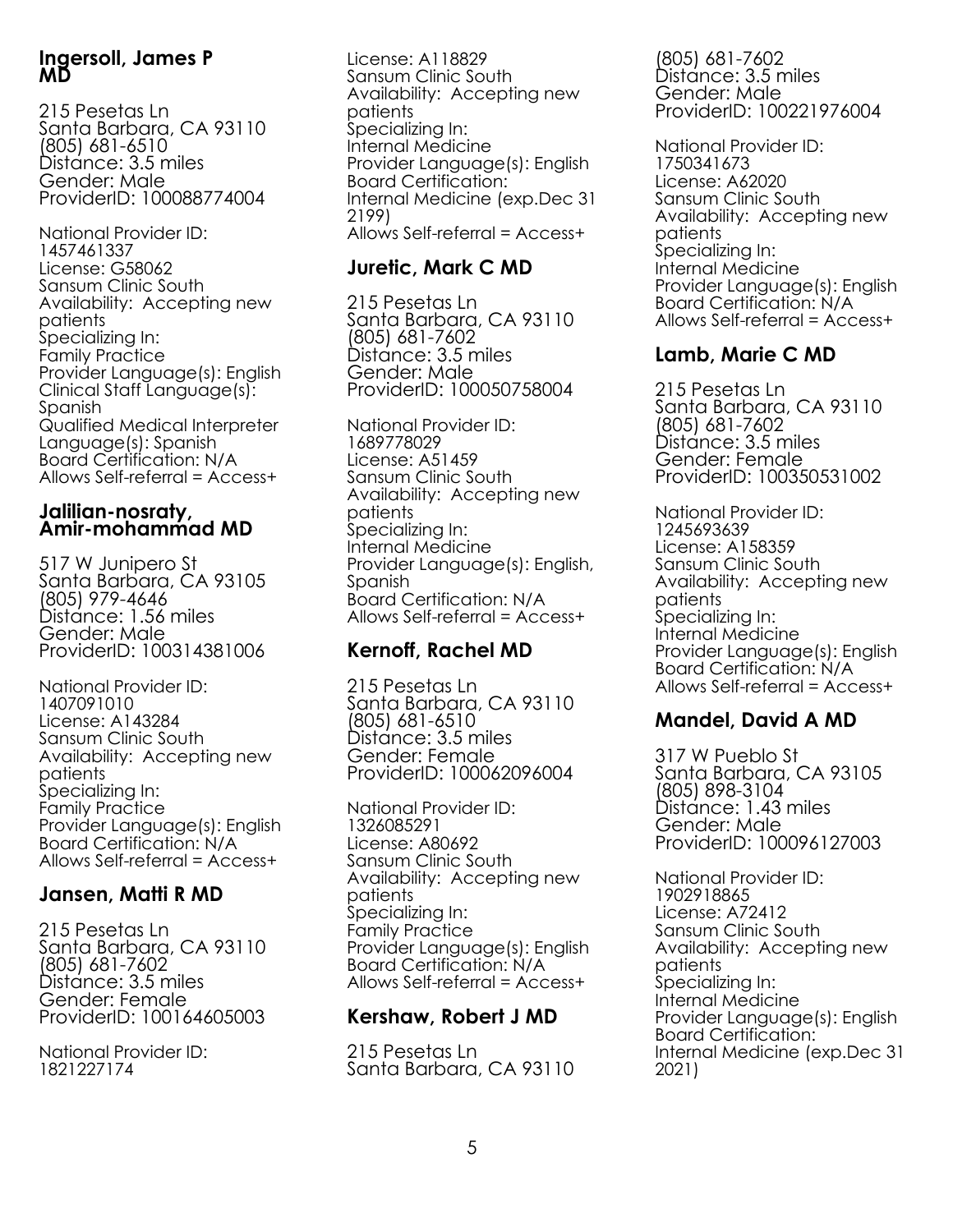#### Allows Self-referral = Access+

### **Mathison, Kari K MD**

1919 State St Ste 307 Santa Barbara, CA 93101 (805) 563-6120 Distance: 1.07 miles Gender: Female ProviderID: 100051922003

National Provider ID: 1124124276 License: G84919 Sansum Clinic South Availability: Accepting new patients Specializing In: Family Practice Provider Language(s): English Board Certification: N/A Allows Self-referral = Access+

### **Mclain, Stanley E MD**

215 Pesetas Ln Santa Barbara, CA 93110 (805) 681-6510 Distance: 3.5 miles Gender: Male ProviderID: 100009918004

National Provider ID: 1801980420 License: G81532 Sansum Clinic South Availability: Accepting new patients Specializing In: Family Practice Provider Language(s): English Board Certification: N/A Allows Self-referral = Access+

### **Miller, Kelli J MD**

1919 State St Ste 307 Santa Barbara, CA 93101 (805) 563-6120 Distance: 1.07 miles Gender: Female ProviderID: 100073961004

National Provider ID: 1003909771 License: G79805 Sansum Clinic South Availability: Current patients only

Specializing In: Family Practice Provider Language(s): English Board Certification: N/A Allows Self-referral = Access+

### **Odowd, Cecilia G MD**

122 S Patterson Ave Ste 230b Santa Barbara, CA 93111 (805) 681-1744 Distance: 5.98 miles Gender: Female ProviderID: 100047016006

National Provider ID: 1154414795 License: A52437 Sansum Clinic South Availability: Accepting new patients Specializing In: Family Practice Provider Language(s): English, Spanish Board Certification: N/A Allows Self-referral = Access+

### **Park, Grace E MD**

317 W Pueblo St Santa Barbara, CA 93105 (805) 898-3104 Distance: 1.43 miles Gender: Female ProviderID: 100215737002

National Provider ID: 1629268750 License: C129985 Sansum Clinic South Availability: Accepting new patients Specializing In: Internal Medicine Provider Language(s): English Board Certification: N/A Allows Self-referral = Access+

### **Phreaner, David L MD**

122 S Patterson Ave Ste 131 Santa Barbara, CA 93111 (805) 681-1777 Distance: 5.98 miles Gender: Male ProviderID: 100093247003

National Provider ID:

1467557504 License: G80179 Sansum Clinic South Availability: Current patients only Specializing In: Family Practice Provider Language(s): English Board Certification: N/A Allows Self-referral = Access+

## **Polito, Jeffrey R MD**

5333 Hollister Ave Ste 225 Santa Barbara, CA 93111 (805) 681-1490 Distance: 6.03 miles Gender: Male ProviderID: 100101693003

National Provider ID: 1679525034 License: A69265 Sansum Clinic South Availability: Accepting new patients Specializing In: Internal Medicine Provider Language(s): English Board Certification: N/A Allows Self-referral = Access+

### **Ponce, Richard S MD**

215 Pesetas Ln Santa Barbara, CA 93110 (805) 681-7602 Distance: 3.5 miles Gender: Male ProviderID: 100074207003

National Provider ID: 1578576450 License: G70883 Sansum Clinic South Availability: Accepting new patients Specializing In: Internal Medicine Provider Language(s): English, Spanish Board Certification: N/A Allows Self-referral = Access+

### **Rai, Anita MD**

215 Pesetas Ln Santa Barbara, CA 93110 (805) 681-6510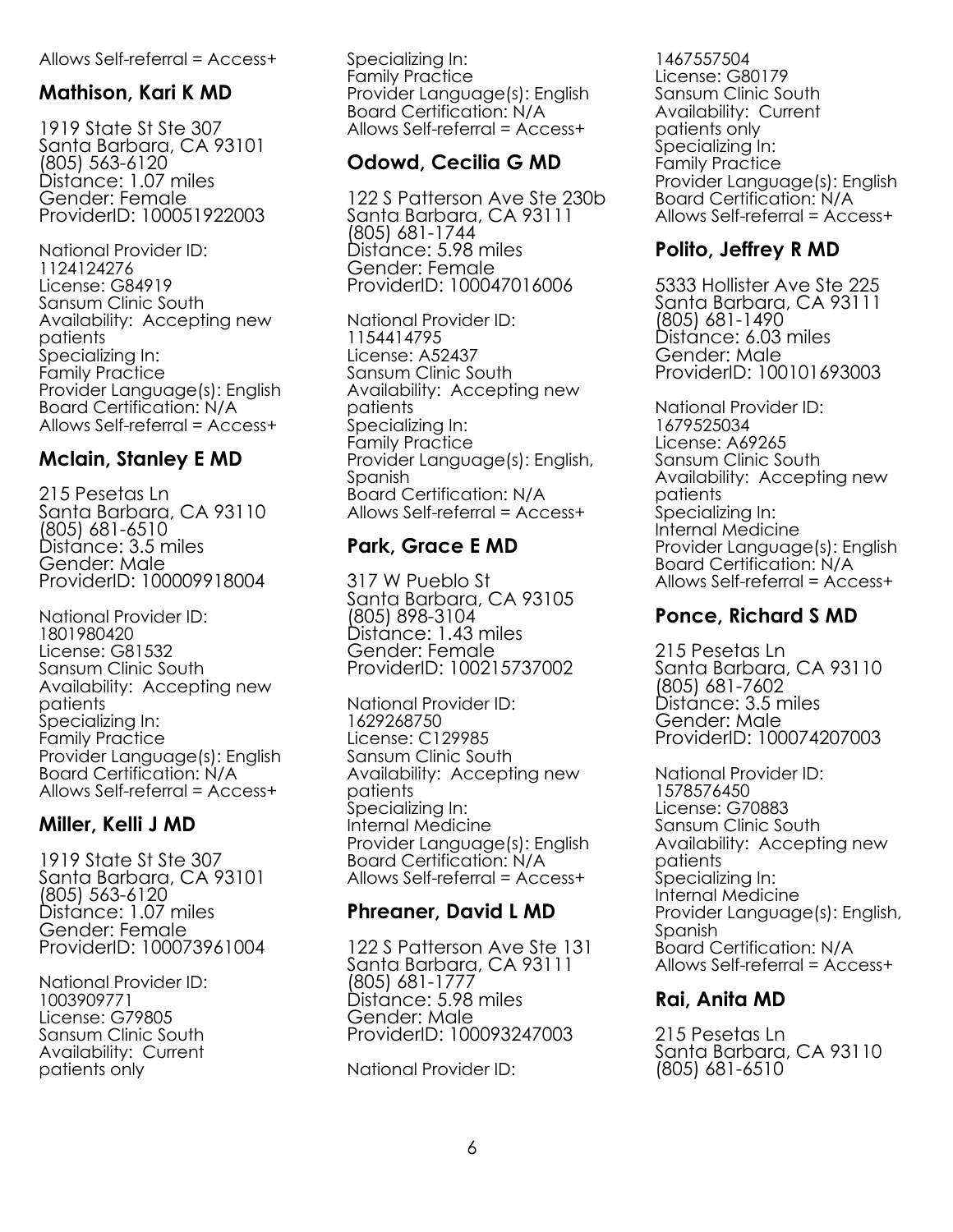Distance: 3.5 miles Gender: Female ProviderID: 100323008002

National Provider ID: 1013316694 License: A143663 Sansum Clinic South Availability: Accepting new patients Specializing In: Internal Medicine Provider Language(s): English Board Certification: N/A Allows Self-referral = Access+

### **Ransohoff, Kurt N MD**

215 Pesetas Ln Santa Barbara, CA 93110 (805) 681-7602 Distance: 3.5 miles Gender: Male ProviderID: 100075182003

National Provider ID: 1558374363 License: G58109 Sansum Clinic South Availability: Current patients only Specializing In: Internal Medicine Provider Language(s): English Qualified Medical Interpreter Language(s): Spanish Board Certification: N/A Allows Self-referral = Access+

### **Scheib, James M MD**

122 S Patterson Ave # 230 Santa Barbara, CA 93111 (805) 681-1733 Distance: 5.98 miles Gender: Male ProviderID: 100030795003

National Provider ID: 1285730853 License: A30337 Sansum Clinic South Availability: Current patients only Specializing In: Family Practice Provider Language(s): English Qualified Medical Interpreter Language(s): Spanish

Board Certification: N/A Allows Self-referral = Access+

### **Sim, John MD**

317 W Pueblo St Santa Barbara, CA 93105 (805) 681-7500 Distance: 1.43 miles Gender: Male ProviderID: 100015583003

National Provider ID: 1497857510 License: A82071 Sansum Clinic South Availability: Accepting new patients Specializing In: Internal Medicine Provider Language(s): English Board Certification: Internal Medicine (exp.Dec 31 2023) Allows Self-referral = Access+

### **Straits, Cathy A MD**

122 S Patterson Ave Ste 230b Santa Barbara, CA 93111 (805) 681-1744 Distance: 5.98 miles Gender: Female ProviderID: 100029072007

National Provider ID: 1801857156 License: G86234 Sansum Clinic South Availability: Accepting new patients Specializing In: Internal Medicine Provider Language(s): English Board Certification: Internal Medicine (exp.Dec 31 2022) Allows Self-referral = Access+

### **Swanson, Sarah A MD**

215 Pesetas Ln Santa Barbara, CA 93110 (805) 681-7602 Distance: 3.5 miles Gender: Female ProviderID: 100343824002

National Provider ID:

1417342668 License: A145005 Sansum Clinic South Availability: Accepting new patients Specializing In: Internal Medicine Provider Language(s): English Board Certification: N/A Allows Self-referral = Access+

### **Talanian, Reyna M MD**

4806 Carpinteria Ave Carpinteria, CA 93013 (805) 566-5080 Distance: 9.55 miles Gender: Female ProviderID: 100087730007

National Provider ID: 1538136379 License: A82864 Sansum Clinic South Availability: Current patients only Specializing In: Internal Medicine Provider Language(s): English Board Certification: Internal Medicine (exp.Dec 31 2023) Allows Self-referral = Access+

### **Trautwein, Rachel E MD**

4806 Carpinteria Ave Carpinteria, CA 93013 (805) 566-5080 Distance: 9.55 miles Gender: Female ProviderID: 100069624004

National Provider ID: 1295837359 License: A82268 Sansum Clinic South Availability: Accepting new patients Specializing In: Family Practice Provider Language(s): English Board Certification: N/A Allows Self-referral = Access+

### **Tsang, Pansy MD**

215 Pesetas Ln